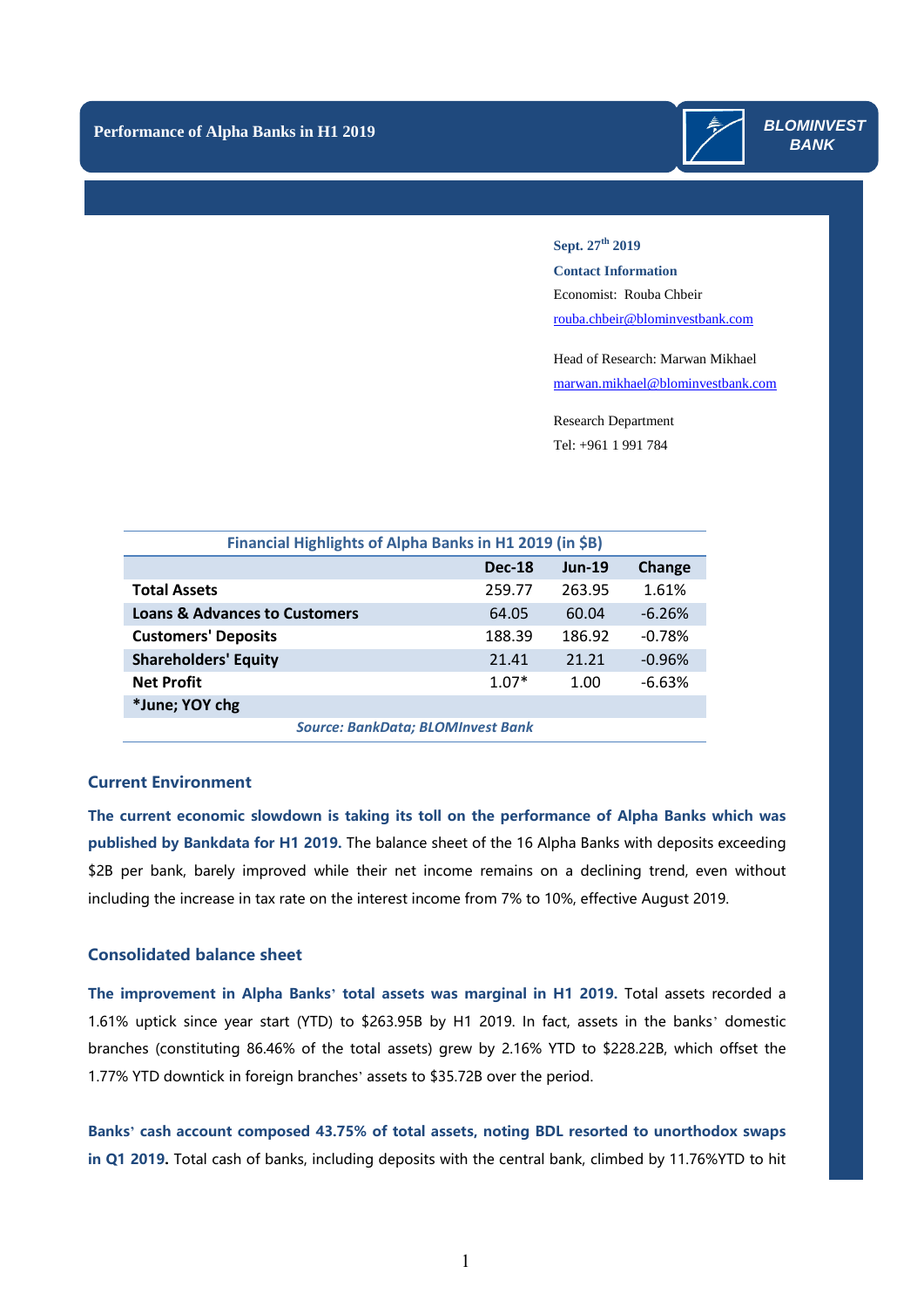

\$115.48B by June 2019. Actually, since end-2018, deposits with the central bank (BDL) witnessed an increase that persisted into H1 2019, largely due to BDL offering banks products with attractive returns to boost its foreign reserves and thus investors' confidence in the country's financial stability.

**Meanwhile, "the lower value of utilized loans extended by banks to the private sector points towards a challenging year."** According to BLOMInvest Bank's latest report on Banks' [lending activity](https://blog.blominvestbank.com/wp-content/uploads/2019/09/Slower-Lending-in-2019-Points-towards-a-Challenging-Year.pdf)  [by Sept. 2019,](https://blog.blominvestbank.com/wp-content/uploads/2019/09/Slower-Lending-in-2019-Points-towards-a-Challenging-Year.pdf) bank loans diminished and are expected to remain on a downward trend by end 2019 at least, mainly on the back of the high cost of debt, burdening any business or potential investments. In fact, average interest rates on LBP and USD loans climbed from December 2018's 9.97% and 8.57%, to highs of 10.94% and 9.49%, respectively, by June 2019 according to BDL's data, defacto crowding out the private sector from commercial and individual credit markets, despite BDL's re-launching of the housing loan subsidy program in Jan 2019.

**Alpha banks' Net loans & advances to customers slumped by 6.26%YTD and 7.26% year-on-year (YOY), to \$60.03B in H1 2019.** Net loans composed 22.46% of banks' total assets. In fact, loans in domestic branches fell to \$44.64B compared to \$48.25B by December 2018, owing it to the looming uncertainty on Lebanon's economic and political fronts, especially with the prolonged delay and bickering to approve the 2019 budget over the period. Similarly, loans in foreign branches which totaled \$15.4B, also declined from Dec. 2018's \$15.8B. This retreat may also be an indication of the regional slowdown, including foreign countries where some Alpha banks are present and operating (particularly, Turkey). As such, the ratio of net doubtful loans to gross loans climbed from 3.44% in December 2018 and 3.13% June 2018, to settle at 3.92% in H1 2019.

**The banks continue to finance the government, despite the decline in their appetite as apparent in H1 2019.** In details, banks' subscription to sovereign Eurobonds fell by 3.5% since the beginning of the year to stand at \$14.63B due to the fact that the government didn't issue Eurobonds since last year. In comparison, their subscription to Treasury bills decreased by a softer 1.9%YTD to \$14.47B by June 2019.

**On the liabilities end, bank deposits lost a marginal 0.78%YTD to \$186.92B, while the dollarization rate is on the rise.** Total customer deposits at Alpha Banks decreased to \$186.92B in the first six months of the year, down by 0.78% since year-start. The overall decline was underpinned by a 1.27% downtick in deposits of domestic branches to \$161B (or 86.14% of total deposits), but it is noteworthy to scrutinize the breakdown of these. Under the current market conditions reflecting the country's uncertainty, USD deposits are favored by clients, and this is reflected via the domestic deposits denominated in LBP (comprising 30.2% of total domestic deposits) which lost 3.23%YTD to \$48.6B by June 2019. Meanwhile, domestic deposits in foreign currencies (namely dollars) slipped by a marginal 0.4%YTD to reach \$112.36B over the same period. Hence, the dollarization rate increased from 69.18%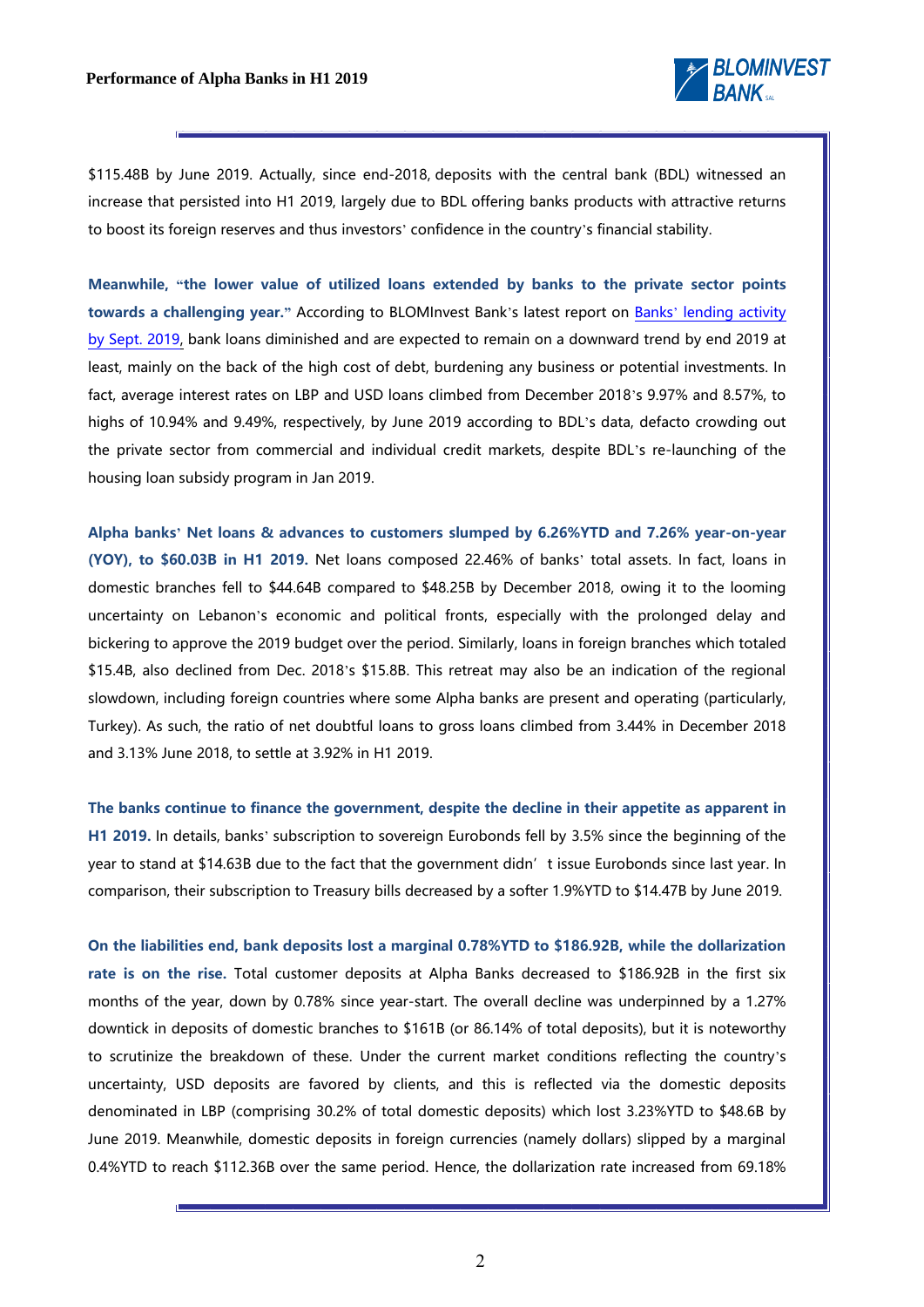

in December 2018 to 69.8% in H1 2019. On the counterpart, deposits in foreign branches (constituting 13.86% of total deposits), recorded a growth rate of 2.36% since December 2018, to settle at \$25.91B in H1 2019.

**On the ratio analysis front, banks' "liquidity position" parameter is not as reflective under 2019's market conditions.** Bank solvency, a pillar of banking activity, is mirrored through the "net primary liquidity-to-deposits ratio in Bankdata's report. Alpha banks' net primary liquidity-to-deposits grew from 57.65% and 51.21% by December 2018 and H1 2018, respectively, to stand at 59.88% in H1 2019. However, in the current deteriorating economic environment the higher liquidity-to-deposits ratio does not mean the banks' liquidity positions improved. In reality, the market is currently facing tightness in liquidity due BDL's pursued monetary policy which prioritizes maintaining solid foreign currency reserves and boosting investors' confidence, while the country's fiscal policy fails to reflect macroeconomic improvement.

**The "loans-to-deposits" ratio fell, owing it to downticks in both sub-components**. The ratio in fact fell from 34% in December 2018 to 32.12% in H1 2019. This is expected, knowing that loans deteriorated at a faster rate than the deposits, largely owing it to the economic slowdown and the high interest rates crowding out the private sector.

**In turn, the total number of Alpha Bank branches remained almost stable compared to 2018's**. Actually, 898 branches were located in Lebanon with 327 abroad as of June 2019. However, compared to June 2018, the total number of branches climbed from 1,205 domestic and foreign branches together.

## **Consolidated Income**

**Alpha Banks' profitability remains a prime indication of the banking activity.** Alpha banks' consolidated net profits slumped by 6.63%YOY to settle at \$1.00B in H1 2019. The lower profits were underpinned by a yearly drop of 11.3% in net interest income to \$1.93B, as the tax on interest income was raised from 5% to 7% last year and are expected to be further raised from 7% to 10% in H2 2019. Net fees and commission income also fell by an annual 4.3% to \$435.8M over the period. Overall, the banks' domestic net profits declined by 8.08%YOY to \$857.2M by June 2019, which outweighed the 2.94%YOY uptick in banks' total foreign profits to reach \$141.87M.

**Banks' lower profitability also slashed the number of staff employed.** Total operating expenses at Alpha Banks, of which staff expenses alone grasped 58.9%, retreated by 3.34%YOY to \$1.4B. In fact, the number of staff employed by the Alpha banks' branches inside Lebanon fell by 1.32%YTD which translates into more than 300 employees. This is mainly due to the increases in the interest income tax mentioned earlier, as well as the current economic conditions impacting banks' profitability and the number of hired